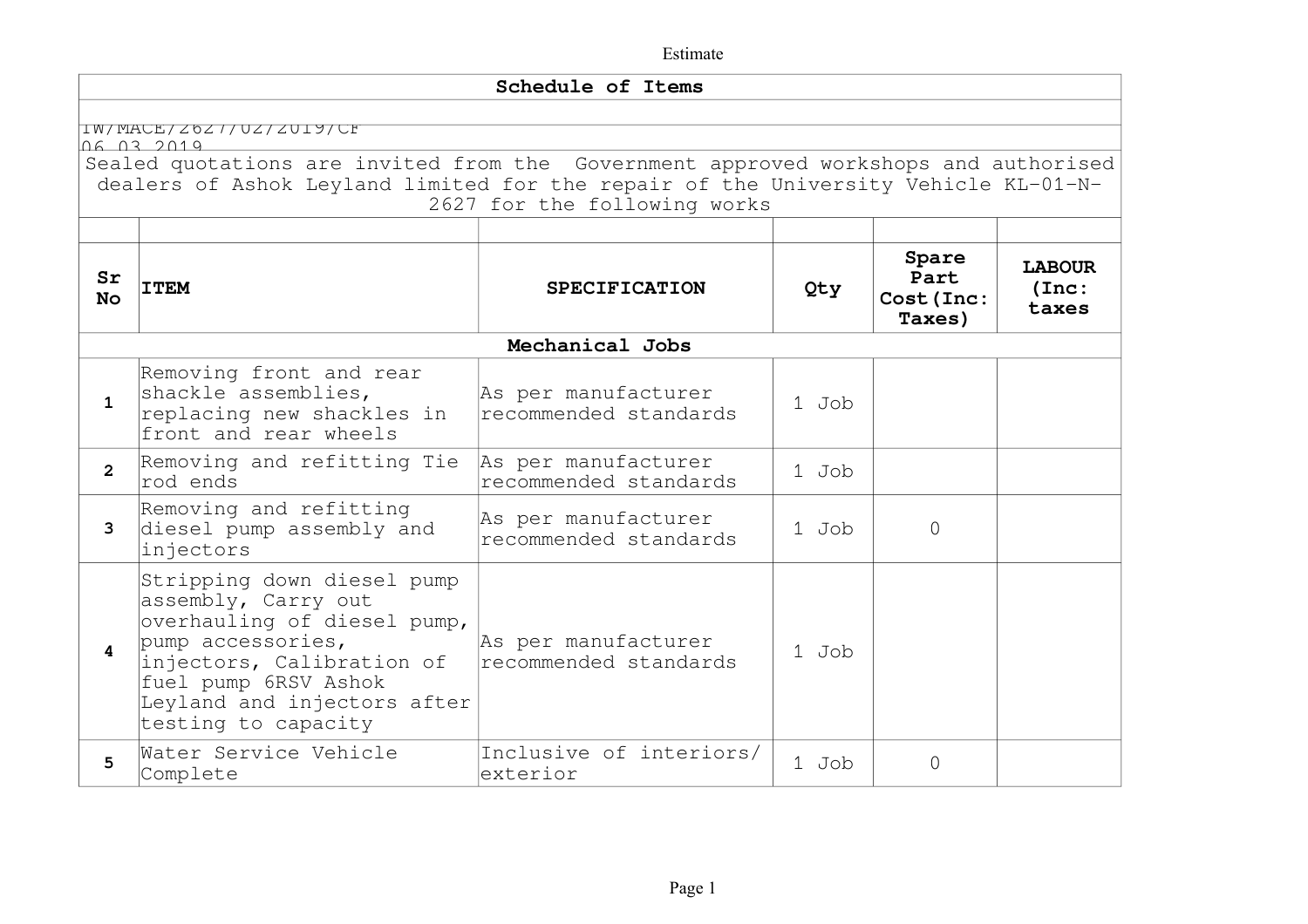| Sr<br><b>No</b> | <b>ITEM</b>                                                                             | <b>SPECIFICATION</b>                         | Qty    | Spare<br>Part<br>Cost (Inc:<br>Taxes) | <b>LABOUR</b><br>(Inc:<br>taxes |
|-----------------|-----------------------------------------------------------------------------------------|----------------------------------------------|--------|---------------------------------------|---------------------------------|
| 6               | Replace and renew Engine<br>Oil                                                         | Gulf Super Fleet LE<br>Dura Max 15W-40       | 18.5 L |                                       |                                 |
| 7               | Renew and replace Oil<br>Filter                                                         | Full Flow Type - Ashok<br>Leyland genuine    | 1 No   |                                       |                                 |
| 8               | Renew and replace fuel<br>filter Cum Water Filter                                       | Ashok Leyland Genuine                        | 1Set   |                                       |                                 |
| 9               | Renew and replace Fuel<br>Strainer                                                      | Ashok Leyland Genuine                        | 1 Set  |                                       |                                 |
| 10              | Clean Air Filter and renew<br>Air Filter oil                                            | As per manufacturer<br>recommended standards | 1 No   |                                       |                                 |
| 11              | Renew and replace Steering<br>Gear Box oil                                              | Gulf Super fleet dura<br>90 EP               | 1.5L   |                                       |                                 |
| 12 <sup>2</sup> | Top up Gear Box oil                                                                     | Gulf Super fleet dura<br>90 EP               | 2.5L   |                                       |                                 |
| 13              | Dismantle and renew<br>Front and Rear axles Hub<br>with greasing and all<br>consumables | Gulf Crown Max RRS or<br>Servo Gem ALT       | 4 Sets |                                       |                                 |
| 14              | Renew and replace AXLE<br>PACKING                                                       | Ashok Leyland Genuine                        | 4 Sets |                                       |                                 |
| 15              | Set right driver door lock<br>stopper operation by<br>correcting base.                  | Ashok Leyland Genuine                        | 4 Sets |                                       |                                 |
| 16              | Renew and replace THRUST<br>PAD WASHER                                                  | Ashok Leyland Genuine                        | 4 Sets |                                       |                                 |
| 17              | Check up and adjust full<br>throttle operation                                          | As per manufacturer<br>recommended standards | 1 Job  | 0                                     |                                 |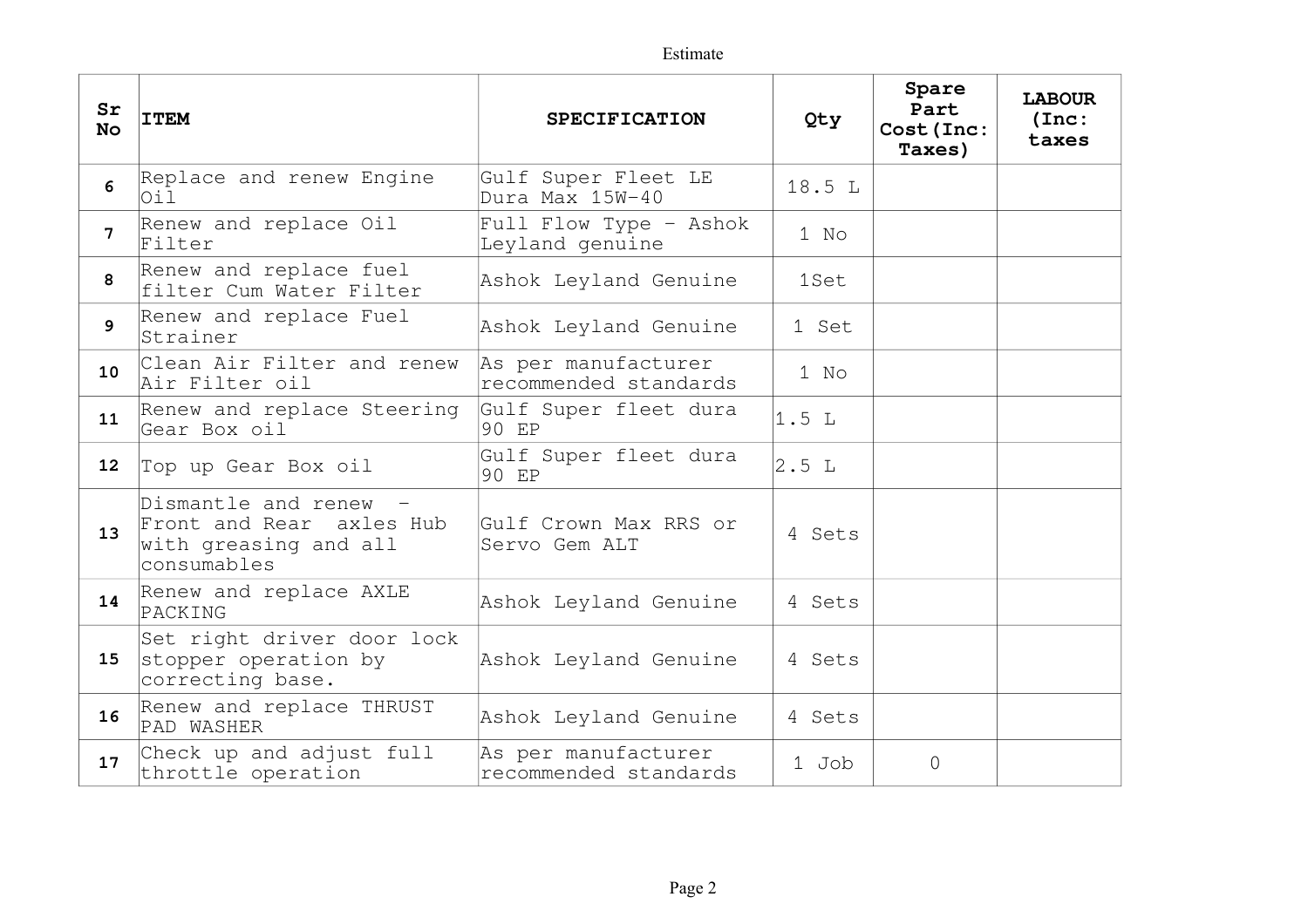| Sr<br><b>No</b> | <b>ITEM</b>                                                                                                                                                                                                                                                                                                                                                                    | <b>SPECIFICATION</b>                         |        | Spare<br>Part<br>Cost (Inc:<br>Taxes) | <b>LABOUR</b><br>(Inc:<br>taxes |
|-----------------|--------------------------------------------------------------------------------------------------------------------------------------------------------------------------------------------------------------------------------------------------------------------------------------------------------------------------------------------------------------------------------|----------------------------------------------|--------|---------------------------------------|---------------------------------|
| 18              | Check up and adjust stop<br>cable.                                                                                                                                                                                                                                                                                                                                             | As per manufacturer<br>recommended standards | 1 Job  | $\Omega$                              |                                 |
| 19              | Blow clean all wheels and<br>polish brake liners and<br>adjust all brakes.                                                                                                                                                                                                                                                                                                     | As per manufacturer<br>recommended standards | 1 Job  | $\circ$                               |                                 |
| 20              | Clean and adjust wheel<br>bearings.                                                                                                                                                                                                                                                                                                                                            | As per manufacturer<br>recommended standards | 1 Job  | $\Omega$                              | $\Omega$                        |
| 21              | Check and top up<br>differential oil level                                                                                                                                                                                                                                                                                                                                     | As per manufacturer<br>recommended standards | 1 Job  |                                       |                                 |
| 22              | Check up UJ cross adjust if As per manufacturer<br>necessary                                                                                                                                                                                                                                                                                                                   | recommended standards                        | 1 Job  |                                       |                                 |
| 23              | Check up all spring bushes<br>and shackles                                                                                                                                                                                                                                                                                                                                     | As per manufacturer<br>recommended standards | 1 Job  |                                       |                                 |
| 24              | Ajust all pedal and cable<br>free plays                                                                                                                                                                                                                                                                                                                                        | As per manufacturer<br>recommended standards | 1 Job  | $\circ$                               |                                 |
| 25              | Carry out lubrication with<br>Grease and adjust free<br>plays for following<br>points:- Clutch Pedal,<br>Brake Pedal, Relay shaft &<br>Ball joints (Clutch<br>Withdrawal), Clutch with<br>drawal sleeve & liner,<br>Center bearing Joint,<br>Propeller shaft UJ Cross,<br>Splines, Inter axle<br>propeller shaft UJ Cross,<br>Drag Link, Track rod and<br>King pin, Water pump | Gulf MP Grease Max<br>NLGI1/Servo grease ALT | $2$ kg |                                       |                                 |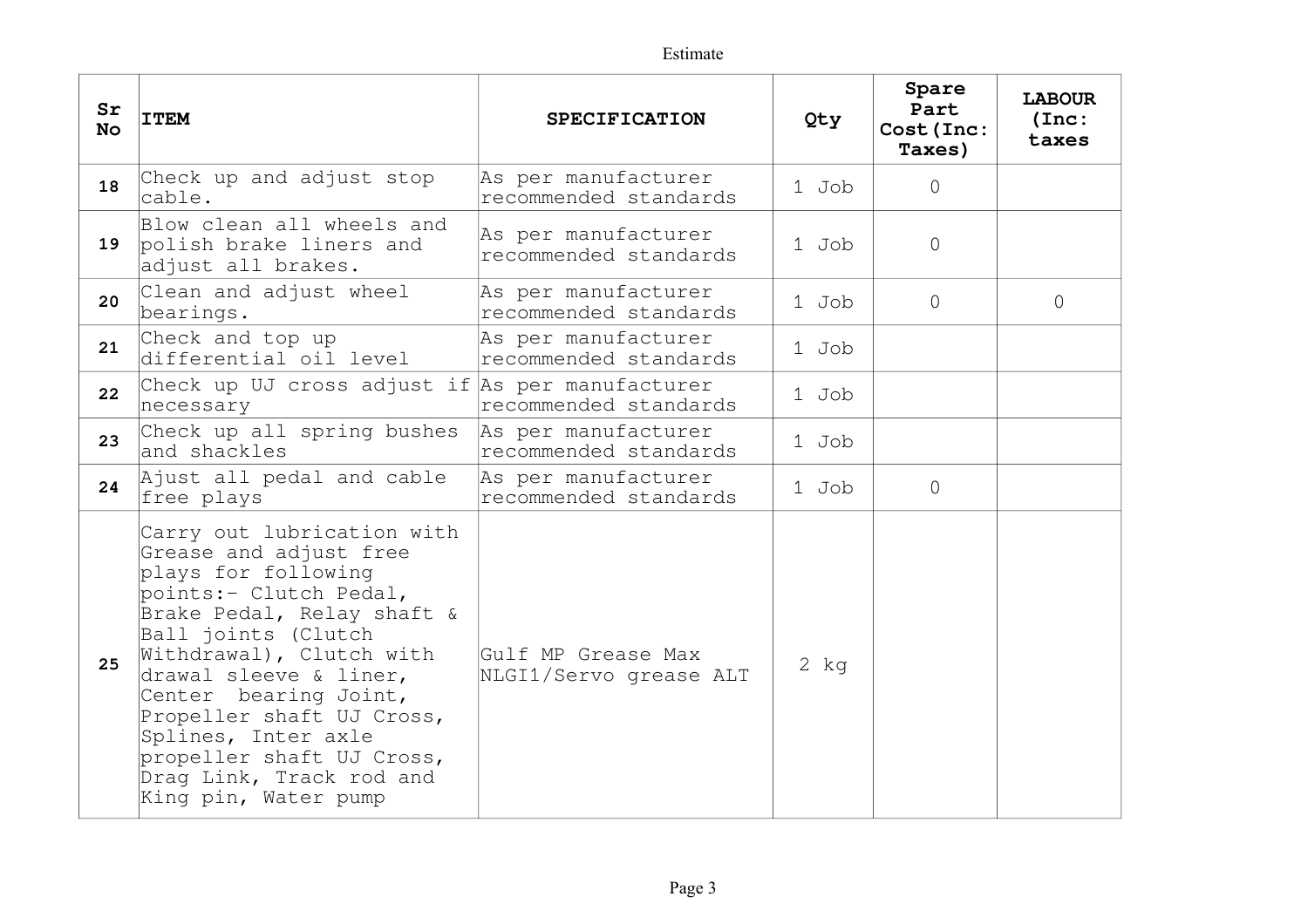| Sr<br><b>No</b> | <b>ITEM</b>                                                                         | <b>SPECIFICATION</b><br>Qty                  |       | Spare<br>Part<br>Cost (Inc:<br>Taxes) | <b>LABOUR</b><br>(Inc:<br>taxes |
|-----------------|-------------------------------------------------------------------------------------|----------------------------------------------|-------|---------------------------------------|---------------------------------|
| 26              | Top up king pin oil                                                                 | As per manufacturer<br>recommended standards | 1 Job |                                       |                                 |
| 27              | Adjust all valve tappets,<br>carry out tuning of engine                             | As per manufacturer<br>recommended standards | 1 Job |                                       |                                 |
| 28              | Tie rod end play setting,<br>Wheel alignment checking                               | As per manufacturer<br>recommended standards | 1 Job | $\Omega$                              |                                 |
| 29              | Tighten all body bolts and<br>platform bolts                                        | As per manufacturer<br>recommended standards | 1 Job | $\Omega$                              |                                 |
| 30              | Check all lights, set right<br>all lights to working<br>condition                   | As per manufacturer<br>recommended standards | 1 Job |                                       |                                 |
| 31              | Check and certify speed<br>governor operation after<br>overhauling                  | As per RTO Norms                             | 1 Job |                                       |                                 |
| 32              | Set right working of all<br>gauges in instrument<br>cluster                         | Ashok Leyland Genuine                        | 2 Nos |                                       |                                 |
| 33              | Fit Roots Megasonic Horn 24<br>$ V$ , with proper wiring<br>insulations and routing | ARAI approved                                | 1 Job |                                       |                                 |
| 34              | Replace combination switch<br>front steering wheel                                  | Ashok Leyland Genuine                        | 1 Job |                                       |                                 |
| 35              | Complete overhauling of<br>Starter Motor                                            | As per manufacturer<br>recommended standards | 1 Job |                                       |                                 |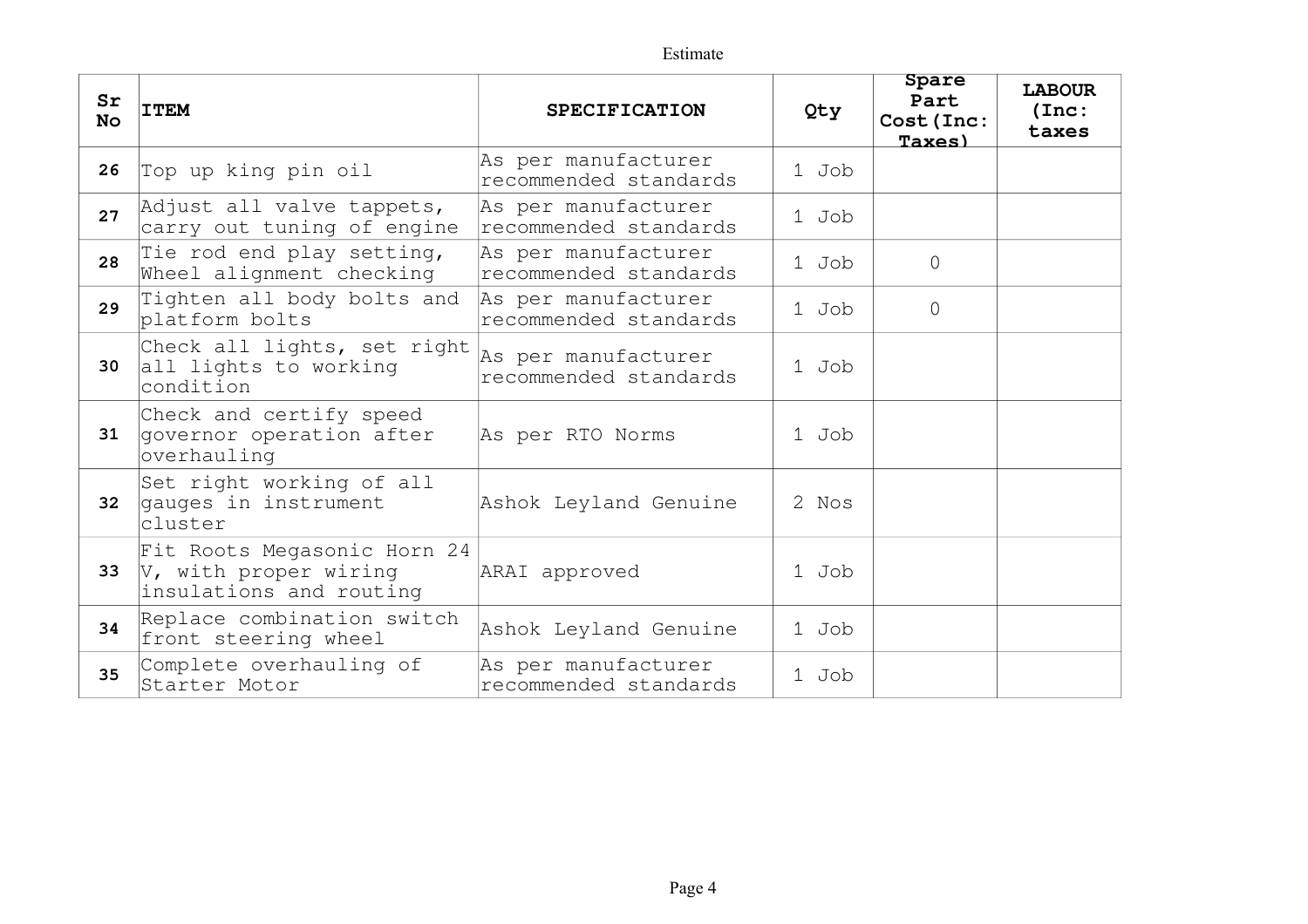| Body Jobs       |                                                                                                                                                                                                  |                  |                      |         |                                       |                                 |
|-----------------|--------------------------------------------------------------------------------------------------------------------------------------------------------------------------------------------------|------------------|----------------------|---------|---------------------------------------|---------------------------------|
| Sr<br><b>No</b> | <b>ITEM</b>                                                                                                                                                                                      |                  | <b>SPECIFICATION</b> | Qty     | Spare<br>Part<br>Cost (Inc:<br>Taxes) | <b>LABOUR</b><br>(Inc:<br>taxes |
| 36              | Remove away 40x40 square<br>section support in under<br>body panel, Reweld with<br>fresh piece, appy anti rust<br>paint                                                                          |                  | As per RTO Norms     | $1$ job |                                       |                                 |
| 37              | Strip away 2.5 mm side<br>panel sheet for the three<br>side structural members<br>above the passenger door,<br>Replace the wooden base,<br>Refix new panel members<br>with 2.5mm top panel sheet |                  | As per RTO Norms     | 1 job   |                                       |                                 |
| 38              | Removing tar sheet fixed on<br>the vehicles, scrubbing off<br>rust, applying anti rust<br>paint and reapplying tar<br>sheet                                                                      |                  | As per RTO Norms     |         |                                       |                                 |
| 39              | Fix angle iron supports on<br>body panel members $-25$ mm L<br>Shaped 2 meters                                                                                                                   |                  | As per RTO Norms     | $1$ job |                                       |                                 |
| 40              | Remove luggage rack on left<br>side of vehicle                                                                                                                                                   |                  | As per RTO Norms     |         |                                       |                                 |
| 41              | Set right driver door lock<br>stppoer operation by<br>correcting base.                                                                                                                           | As per RTO Norms |                      | 1 Job   |                                       |                                 |
| 42              | Set right passenger door<br>stopper by adjusting base<br>mounting screws by welding<br>into body panel members                                                                                   | As per RTO Norms |                      | 1 Job   |                                       |                                 |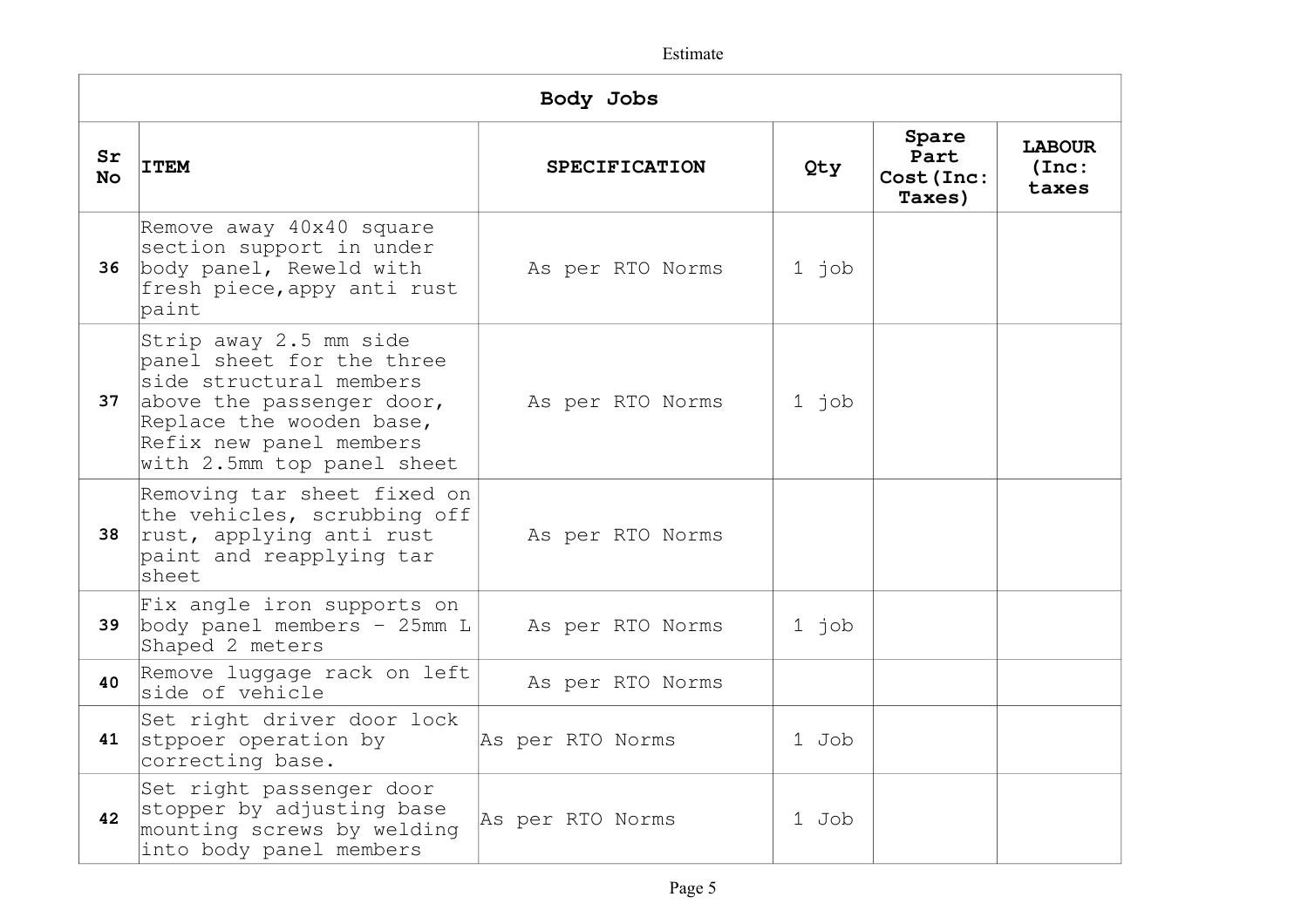| Sr<br><b>No</b> | <b>ITEM</b>                                                                                                                                                                                                                                                                                                           | <b>SPECIFICATION</b>                                                                                                          | Qty     | Spare<br>Part<br>Cost (Inc:<br>Taxes) | <b>LABOUR</b><br>(Inc:<br>taxes |
|-----------------|-----------------------------------------------------------------------------------------------------------------------------------------------------------------------------------------------------------------------------------------------------------------------------------------------------------------------|-------------------------------------------------------------------------------------------------------------------------------|---------|---------------------------------------|---------------------------------|
| 43              | Make and fix guide rods for<br>driver shutter                                                                                                                                                                                                                                                                         | As per RTO Norms                                                                                                              | 1 Job   |                                       |                                 |
| 44              | Replace base plate of<br>shutters<br>Driver Side 1st, 3rd<br>Conductor Side 3rd, 5th, 6th                                                                                                                                                                                                                             | As per RTO Norms                                                                                                              | 1 Job   |                                       |                                 |
| 45              | Replace side glass beading, LAMINATED GLASS IS: 2553<br>with existing glass                                                                                                                                                                                                                                           | standard                                                                                                                      | 3 sq Ft |                                       |                                 |
| 46              | Replace rear view mirrors                                                                                                                                                                                                                                                                                             | 6"X16" Complete with<br>brackets for mounting<br>on body by replacing<br>existing Mirrors (AIS<br>001 & AIS 002<br>compliant) | 2 Nos   |                                       |                                 |
| 47              | Supplying and renewing<br>rexin on seat rest and back<br>rest<br>Back rest - $2^{nd}$ , $3^{rd}$ , $6^{th}$ &<br>$10^{\text{th}}$ seats on right side , 2 <sup>nd</sup> approved make 11sq<br>, 4 <sup>th</sup> , 7 <sup>th</sup> & 10 <sup>th</sup> seats on<br>left side<br>Seat Rest - left side $10^{th}$<br>seat | Blue colour ARAI<br>meter                                                                                                     | $1$ job |                                       |                                 |
| 48              | Clear out cracks on vehicle<br>surface with putty, sand<br>the surface and touch and<br>polish vehicle complete<br>with allkyd paint, painting<br>passenger platform,<br>underbody and wheel disc                                                                                                                     | As per RTO Norms                                                                                                              | 1 Job   | $\Omega$                              |                                 |